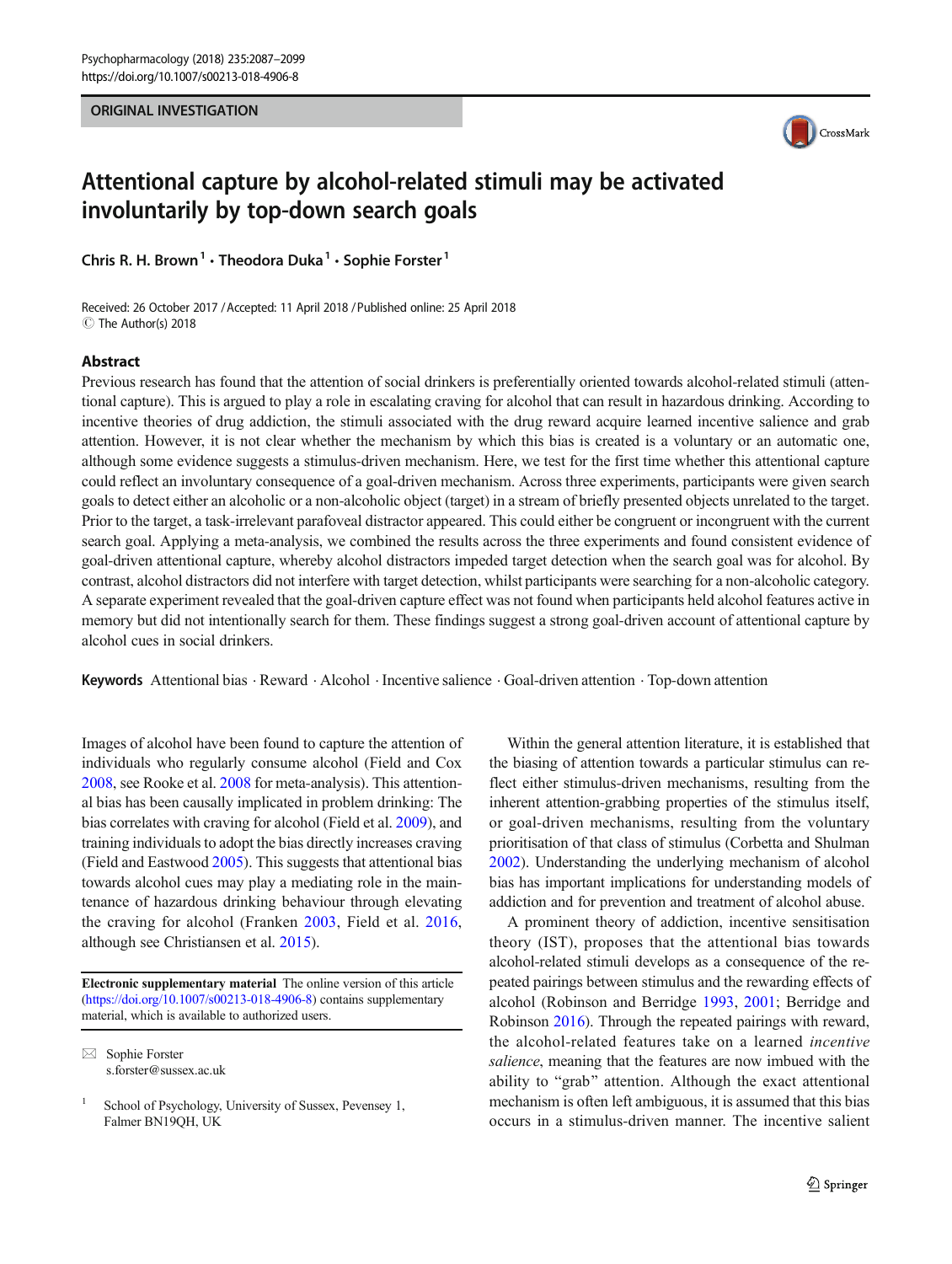stimulus induces dopaminergic activity which directly influences selective attention, possibly independent of the intentions of the individual (Hickey and Peelen [2015](#page-12-0)). The current investigation, will, however, aim to test whether the attentional bias could alternatively be accounted for by a goal-driven attentional mechanism.

Evidence for the alcohol attentional bias comes from paradigms such as the dot-probe task, in which participants are instructed to respond to a dot in one of two locations, which are filled prior to the appearance of the dot by one alcohol image and one non-alcohol image (Townshend and Duka [2001\)](#page-12-0). Heavy drinkers are typically slower to respond to the dot when it does not appear in the location that was previously occupied by the alcohol image, even when this image was presented only for 50 ms (e.g. Noël et al. [2006\)](#page-12-0). This effect, among many others, occurs despite participants being instructed to ignore the alcohol image, which now acts as a distractor, and focus on detecting the target (e.g. Field et al. [2004](#page-11-0)).

It is important to note that the involuntary nature of the alcohol attention bias does not necessarily point to a stimulus-driven mechanism. In fact, over the past 26 years, evidence from the general attention literature has highlighted that involuntary attention should not always be assumed to reflect stimulus-driven mechanisms. Rather, paradoxical as it may seem, involuntary attention can actually be a direct consequence of voluntary top-down goals—a phenomenon known as "contingent capture" (cf. Folk et al. [1992\)](#page-11-0). For instance, Folk et al. [\(2002\)](#page-11-0) found that when participants were given a task goal to search for a specific colour in a stream of briefly presented stimuli (i.e. rapid serial visual presentation— RSVP), only irrelevant distractors which matched the search goal captured attention and interfered with target detection. Equally salient stimuli which did not match the current search goal did not interfere with target detection. Note that this goaldriven capture occurs despite participants being aware that the peripheral distractors were entirely task-irrelevant and despite the fact that attending to the distractors resulted in failure to detect the subsequent target. Hence, entirely involuntary attentional capture can result from a voluntary goal-driven attentional setting.

An involuntary yet goal-driven alcohol attentional bias could therefore plausibly occur among individuals who attentionally prioritise the detection of alcohol. Thus, the question is raised: Are social drinkers "on the lookout" for alcohol in their environment, with the result that they automatically notice it even when they are meant to be completing another task? Evidence suggests that heavy drinkers find viewing alcohol stimuli pleasant (Field et al. [2004\)](#page-11-0). Regular social drinkers report enjoying thinking of alcohol and report that being a drinker is part of their explicit identity (Martino et al. [2017](#page-12-0); Lindgren et al. [2013](#page-12-0)). Given that drinkers find alcohol pleasant to view and personally relevant, we argue

that they may also be likely to adopt a voluntary goal to look out for it.

In terms of IST, the motivational effect of craving has also been found to influence voluntary goal-directed choice (e.g. Mackillop et al. [2010\)](#page-12-0). There is also some evidence that dopaminergic activity is implicated in the voluntary maintenance of top-down goals, not just bottom-up automatic processing of stimuli (e.g. Frank et al. [2001\)](#page-12-0). Thus, social drinkers who have learnt the incentive value of alcohol may be more motivated to search for alcohol features than non-drinkers, leading to involuntary contingent capture by alcohol stimuli.

A stimulus-driven account would predict that the alcohol attentional bias would be found regardless of the current attentional goals. It is notable, however, that investigations which have previously found evidence favouring the stimulus-driven account are limited to using paradigms, in which the task cannot be performed without some degree of intentional allocation of attention to the alcohol images. For instance, in previous tasks (e.g. the widely used dot-probe), the distractors are always presented in an attended location (i.e. the same location as the potential targets). To our knowledge, no evidence has suggested, nor has any theory of attention proposed, that it is possible to entirely ignore the features of a stimulus presented in an attended location. Thus, presenting alcohol images in a potential target location, which must be attended in order to perform the task, would make attentional processing unavoidable. Furthermore, it is notable that no actual cost is incurred by consistently attending to the alcohol images in the dot-probe. Because the images are predictive of the location of the target on 50% of the trials, attending to these images does not slow the overall reaction time. Favouring one set of images would give the same overall reaction time as if participants ignored those images, meaning that there is little incentive to try and ignore them. This raises the possibility that previous findings of the attentional bias for alcohol might be accounted for by social drinkers voluntarily attending to the alcohol images, given that they find these pleasant and personally relevant and there is no cost for doing so. In fact, when the target probe is consistently presented in a separate location from the alcohol images (e.g. 96% of trials), then attention can be effectively trained away from the alcohol cues (Schoenmakers et al. [2007\)](#page-12-0). Thus, for a completely involuntary attentional bias to be measured, the alcohol images must appear in a distinct task-irrelevant location.

In the current investigation, we aim to establish whether the extent to which social drinkers adopt a top-down goal for alcohol can determine whether or not they exhibit an attentional bias towards completely task-irrelevant alcohol distractors. To test this, we adapted the RSVP paradigm used by Folk et al. ([2002](#page-11-0)) to include alcohol images. Specifically, we instructed participants to search a stream of rapidly presented everyday objects for either alcohol, or a category of non-alcoholic stimuli, in different blocks. We presented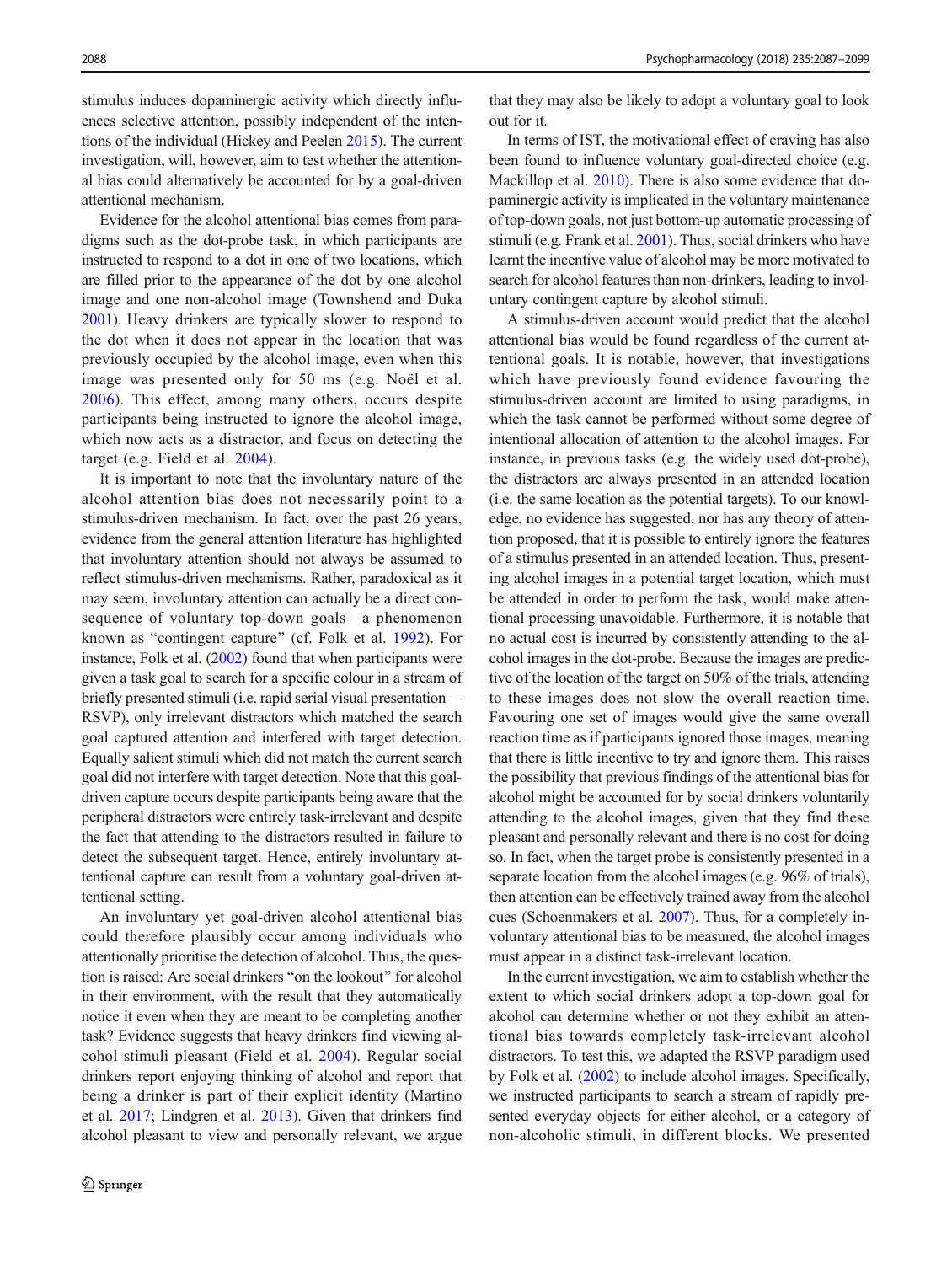alcohol and non-alcoholic distractor images in completely task-irrelevant parafoveal locations, which participants were instructed to ignore. Note that within this paradigm, it is possible not only to completely ignore the distractors but also attending to the distractors would result in the complete failure to detect the subsequent target. Therefore, participants are strongly motivated to avoid any voluntary allocation of attention to the alcohol distractors.

If a goal-driven mechanism can account for involuntary biases of attention in social drinkers, alcohol distractors should selectively disrupt task performance (target detection) when participants are currently searching for alcohol. Conversely, a stimulus-driven attentional bias, operating independent of the current goals of the individual, would result in a bias regardless of whether the participant currently holds an alcohol or a non-alcohol search goal.

### Experiments 1a, 1b, 1c

We conducted three versions of experiment 1 to test the replicability of our effect whilst adjusting for differences in task difficulty. Experiments 1a and 1b were identical, with the exception of the presentation speed which was slowed down from 83 (1a) to 100 ms (1b) in an attempt to equate task difficulty between the alcohol and non-alcoholic goals. Experiment 1c changed the non-alcohol stimulus category from pots/pans to shoes, for the same reason. Additionally, a larger sample was collected for experiment 1c in order to allow sensitivity to detect a potentially smaller stimulusdriven effect.

#### **Methods**

Participants Table [1](#page-3-0) presents participant's characteristics. The inclusion criteria required that participants must have consumed alcohol in the last month, were not currently abstaining, and were from the University of Sussex student subject pool. These participants were remunerated with either partial course credit or small cash payment. Informed consent was collected prior to participation, and ethics were approved by the University of Sussex Ethics Committee in accordance with the 1964 Declaration of Helsinki.

Experiments 1a and 1b were intended to test whether a goal-driven attentional bias to alcohol could be induced; therefore, sample size calculations were conducted prior to data collection using Gpower software to determine which sample size would be suitable to detect a goal-driven effect (Faul et al. [2009\)](#page-11-0). This revealed that to detect an effect size of  $d = .92$ (two-tailed;  $\alpha$  = .05; 1 –  $\beta$  = .80), a sample of 12 participants was required. However 13 participants were originally recruited due to one being excluded due to a programming error. The expected effect size for this power analysis was taken from a

previous demonstration of goal-driven attentional bias to emotional faces (Brown et al. under review).<sup>1</sup> The final sample size of Experiment 1b, after excluding one participant for currently abstaining from alcohol, was larger than 1a  $(n = 16)$  due to scheduling error. $<sup>2</sup>$ </sup>

The intention of experiment 1c was to test whether a stimulus-driven attentional bias was evident in the current paradigm. We, therefore, increased the sample size to detect a smaller alcohol bias effect which has been found in previous studies. A power analysis revealed that a sample of 60 participants should be suitable to detect a small alcohol bias effect of  $d = .37$  (two-tailed;  $\alpha = .05$ ; 1 –  $\beta = .8$ ). This effect size was based on the 95% lower bound confidence interval of the meta-analytically computed relationship between alcohol consumption and an "implicit" cognitive bias towards alcohol, as reported by Rooke et al. [\(2008\)](#page-12-0).

Alcohol Use Questionnaire (AUQ) The AUQ is a 12-item questionnaire which measures the frequency and speed of the weekly consumption of specific alcoholic drinks, which allows the computation of the number of units drank per week and binge score (Mehrabian and Russell [1978](#page-12-0)).

Alcohol Use Disorder Identification Test (AUDIT) The AUDIT is a 10-item scale which measures not only both the frequency and amount of alcohol consumed but also the negative behavioural consequences from alcohol, e.g. when drinking is concerning to others (Saunders et al. [1993\)](#page-12-0).

Anticipated Effects of Alcohol Scale (AEAS) The AEAS is a 22 item scale that measures the expected emotions immediately after consuming an imagined amount of alcohol (four drinks for females and five drinks for males). The scale is composed of four subscales varying along dimensions of arousal and valence (Morean et al. [2012](#page-12-0)). The main subscale of interest was the positive high arousal factor, as this factor will indicate whether individuals perceived alcohol to be rewarding (cf. Bradley et al. [2001\)](#page-11-0).

Stimuli Across all experiments, stimuli were presented using E-prime 2.0 software on a Dell 1707FP computer. The resolution was set to  $1280 \times 1024$ , and the viewing distance was maintained at 59 cm using a chin-rest. Example stimuli are presented in Fig. [1](#page-3-0), and all stimuli are available online via the

<sup>&</sup>lt;sup>1</sup> Note that this effect size is also in line with, or smaller than, published demonstrations of goal-driven capture using the RSVP task with irrelevant distractors. Wyble et al. ([2013](#page-12-0)) found an average effect of  $d = 1.38$  (SD = .57) across four experiments, and Folk et al. ([2002](#page-11-0)) found an average effect of

 $d = 1.50$  (SD = .31) across three experiments.<br><sup>2</sup> We did not reject these participants in case further exclusions were required during analysis. Excluding the additional four participants did not alter the significance of the results—all key findings would have reached significance at  $p < .05$  had we stopped after 12 participants.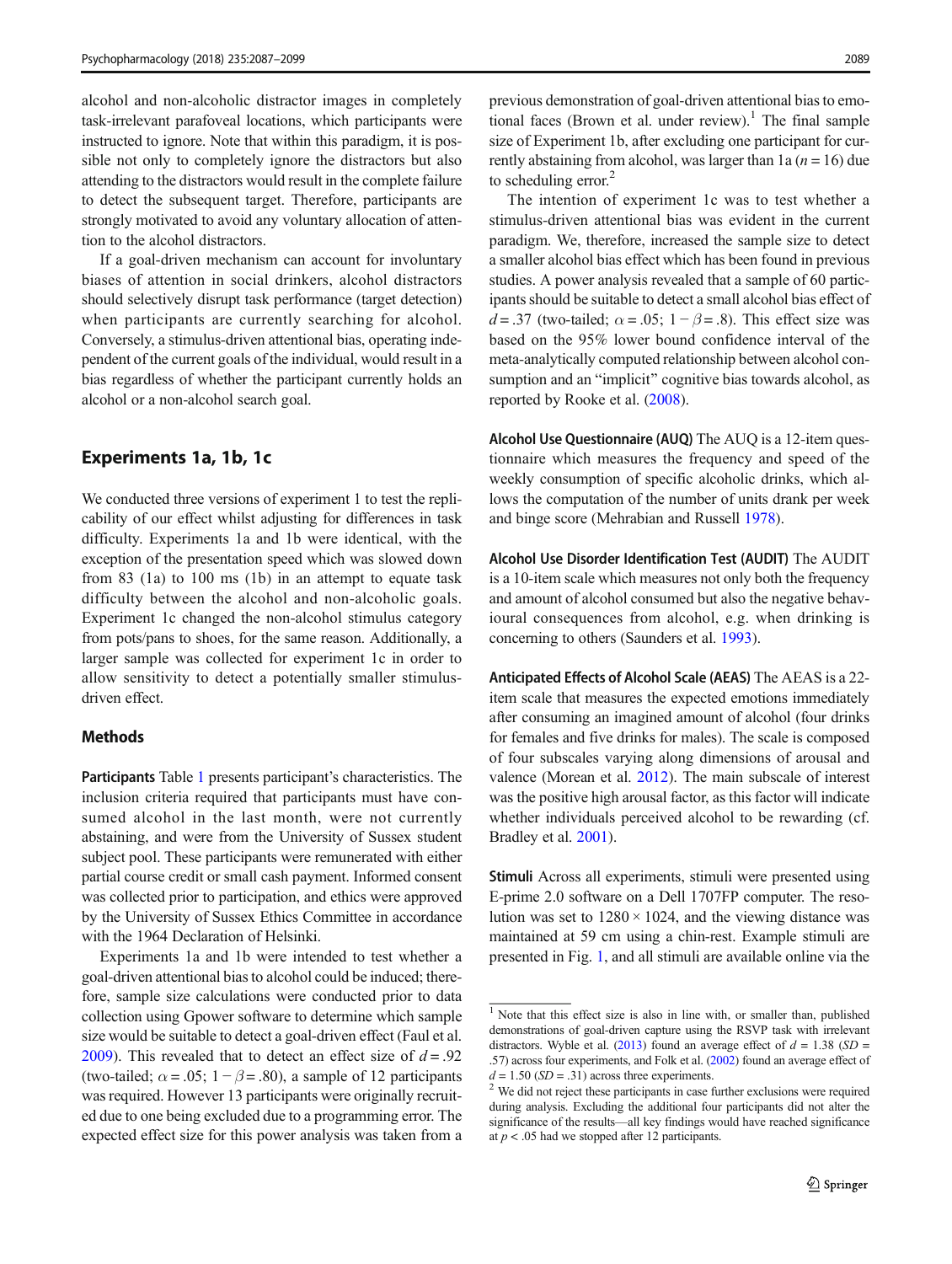<span id="page-3-0"></span>Table 1 The mean demographic and questionnaire data from across all four experiments and standard deviations are presented in brackets

|               | <b>Sex</b>             | Age          | Units (AUO)   | <b>AUDIT</b> | Positive arousal (AEAS) |
|---------------|------------------------|--------------|---------------|--------------|-------------------------|
| Experiment 1a | 7 females<br>5 males   | 22(2.45)     | 21.43 (25.43) | 8.0 (3.77)   | 7.19 (1.34)             |
| Experiment 1b | 13 females<br>3 males  | 20.44 (2.06) | 12.68 (14.74) | 11.94(6.20)  | 7.48(.95)               |
| Experiment 1c | 46 females<br>14 males | 21.6(3.91)   | 16.49(11.13)  | 12.18(6)     | 7.79 (1.09)             |
| Experiment 2  | 24 females<br>19 males | 21.37(2.25)  | 18.91 (15.05) | 13.21(5.35)  | 7.71 (1.32)             |

Units of alcohol was measured by the Alcohol Use Questionnaire (AUQ; Mehrabian and Russell [1978\)](#page-12-0) and reflects the number of units drank in a typical drinking week. The Alcohol Use Disorders Identification Test (AUDIT; Saunders et al. [1993](#page-12-0)) reflects not only the number of units drank per week but also the frequency of negative outcome from drinking alcohol. A score of 8 or above suggests a hazardous relationship with alcohol, the maximum score is 40. The positive arousal reflects the mean expectancy of a positive and high arousing outcome (e.g. feeling "lively") immediately after consuming an acute dose of alcohol, recorded on a scale of 1 to 10. The score is a subscale taken from the Anticipated Effects of Alcohol Scale which reflects the reward stimulation from consuming alcohol (Morean et al. [2012](#page-12-0))

Open Science Framework (OSF: osf.io/9n8yq). All target and distractor stimuli were images of single objects on a plain white background. The images within each category were selected so that they formed a heterogenous visual category with multiple features, textures, and shapes. The alcohol stimuli were selected so that there were equal numbers of exemplars of spirits, wine, and beers—and half of these stimuli were presented in glasses, the other half in bottles. Pots/pans images were selected, so that there were a variety of materials and colours which

formed the category (e.g. ceramic, steel, and copper). Approximately half the exemplars were frying pans, the other half pots. The shoes were selected so that there were multiple different types of shoe (e.g. sports trainers, high heels, boots, and men's formal shoes). Men's shoes and women's shoes were presented approximately equally, though there were some unisex shoes presented. These image selection criteria thus encouraged participants to form a search goal for a general category of objects, rather than any single feature.



Fig. 1 Structure of a single RSVP trial and stimuli used across the four experiments. At the start of each trial, participants were presented with a 400-ms goal cue prompt, with the target type for that block: alcohol or pots/pans (experiments 1a, 1b) or alcohol or shoes (experiment 1c). Each of the subsequent nine images in the RSVP appeared for 83 ms (experiment 1a) or 100 ms (experiments 1b, 1c, and 2) without interstimulus interval. In experiment 2, there was no prompt because they always had to detect cars in the RSVP stream; however, a pot/pan image or alcohol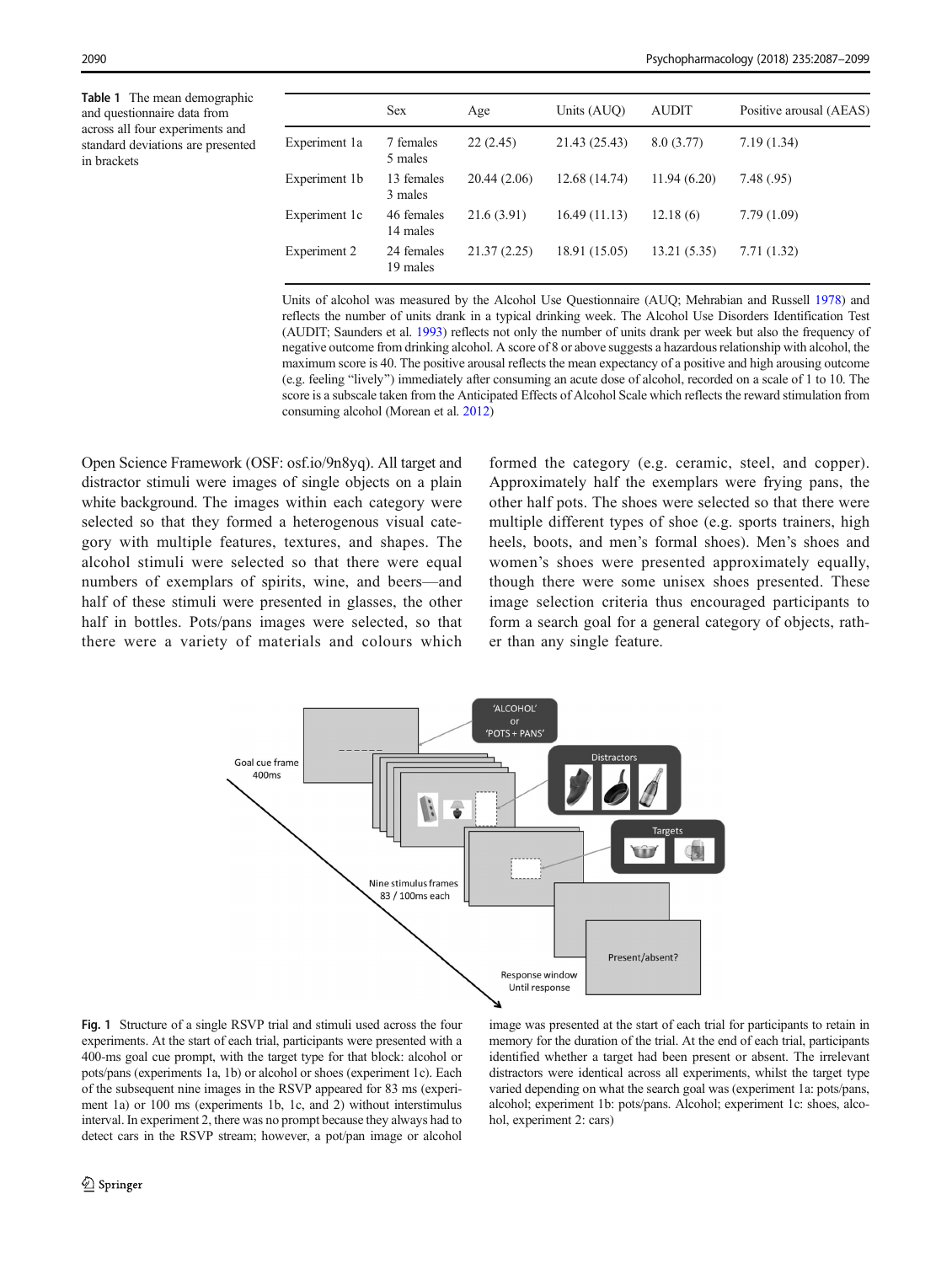The angles which the shoe and alcohol images appeared were more uniform than the pots/pans; we therefore rotated several exemplars from these categories, so that these categories were matched on the variability of stimulus orientation. The alcohol target category contained 12 full colour images of different types of alcohol. In experiments 1a and 1b, the nonalcohol target category contained 12 images of different types of pots/pans. In experiment 1c, the non-alcohol target category contained 12 images of shoes.

Three categories of distractor images were presented in each experiment: alcohol, pots/pans, and shoes. In experiments 1a and 1b, the shoe category was included as a completely goal-incongruent category (i.e. not matching either task search goal), whilst in experiment 1c the pots/pans were the goal-incongruent category. Each distractor category was composed of 16 images, which were visually similar to the target images of the same category but were never the same exemplars. All distractor and target images appeared an equal number of times within each condition. The distractors appeared to the left and right of the central stream with a gap of .5° between them. All centrally presented distractors measured  $3.44^{\circ} \times 2.29^{\circ}$ , whilst the parafoveal distractors measured  $2.98^{\circ} \times 4.58^{\circ}$ .

In total, 408 non-alcoholic filler images were selected to appear in the central stream. These were composed of 24 different everyday household objects with 17 different exemplars of each of these objects (see Appendix Table [3](#page-11-0) for full list of non-alcoholic items stimuli). An additional 48 nonalcoholic object images were selected to appear as fillers in the parafoveal locations, these were composed of the same 24 object categories with two exemplars from each category. The parafoveal filler served to fill the other distractor location not occupied with an alcohol, shoe, or pot/pan distractor. All stimuli were sourced from Google images and appeared in isolation from other objects on a white background. During the task, these images were presented on a grey coloured screen (red/green/blue balance: 192, 192, 192). All images appeared four times across the experiment. Due to potential similarity to the shoe targets, in experiment 1c socks were removed from the filler stimuli and were replaced with 19 lamp images; 17 in the central set, two in the parafoveal set.

RSVP task In experiment 1a, participants were instructed to search in a central RSVP stream of nine images for an object from a specific category, each image appeared for 83 ms. The task consisted of two blocks of 96 trials; in one block participants were instructed to search for "ALCOHOL", in the other "POTS + PANS," and this search order was counterbalanced between participants. Participants received 400-ms reminders of what the search goal was before each trial, i.e. "alcohol" or "pots and pans." At the end of each trial, participants had to report whether they believed the target had been present or absent. Responses were made using the "c" and "m" keys,

with the key-response assignment counterbalanced between participants. On half of the trials the target was present; the other half it was absent. The response screen contained only the words "present/absent?" and disappeared once the participants had responded.

When present, the target image could appear at positions five, six, seven, or eight in the RSVP stream. When absent that particular position in the stream was filled with a filler image. Distractor images appeared to the left and right of the central stream, one position was filled with either a shoe, pot/pan, or an alcohol distractor, whilst the other position was occupied with a filler image of the same size. Shoe, pot/pan, and alcohol distractors each appeared on a third of the trials in each block. These distractors always appeared two images prior to the target (i.e. lag 2). All within participants' variables were counterbalanced within each block. Before the task started participants completed a 16-trial practice block of equal alcohol and pot/pans targets. Participants were verbally instructed before the main task that the target category would only vary between blocks, not between trials, and that the participants should ignore every image outside of the central stream.

Changes were made to experiment 1b due to the pot/pan targets being more difficult to detect than the alcohol targets in experiment 1a. We, therefore, slowed the stimulus presentation time down to 100 ms per image. This is more in line with previous RSVP tasks which have found implicit attentional capture by affective stimuli (Most et al. [2005\)](#page-12-0). Despite the slower presentation time in experiment 1b, pot/pan targets were still detected less accurately than alcohol targets; therefore, we switched the non-alcoholic targets in experiment 1c to salient shoe images. The trials now started with an instruction to search for "SHOES" instead of "POTS + PANS." The prompt in the response screen was also changed from "present/absent?" to a single "?" to avoid any influence of word order on responding.

Procedure For experiments 1a and 1b, participants were tested in a dimly lit testing room at the University of Sussex. After providing informed consent, participants were given task instructions and then completed the practice block with supervision from the experimenter, after which they completed the RSVP task on their own. Participants then completed pen and paper versions of the AUDIT, AUQ, and AEAS in a random order. The experiment took approximately 25 min to complete. In experiment 1c, the procedure was identical to experiments 1a and 1b, with the exception that the questionnaires were presented using Inquisit 5 in order to automate randomisation of the questionnaire order. Half the participants completed the questionnaire prior to the RSVP task and half afterwards. Finally, participants were debriefed as to the full aims of the study.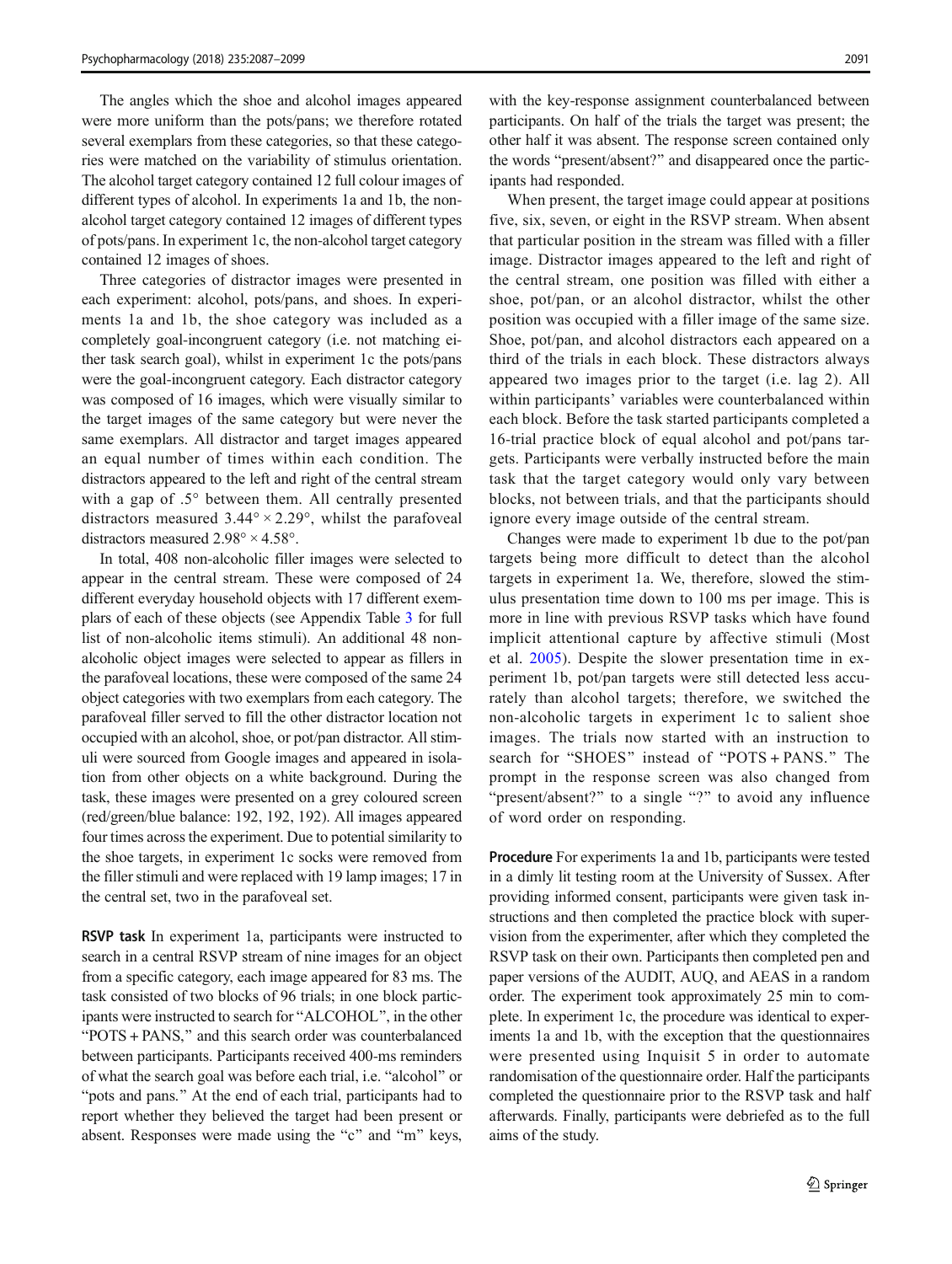Analytic strategy Across experiments 1a, 1b, and 1c, we conducted the same analyses. The dependent variable used was A-prime (A′) detection sensitivity index which controls for response bias; this was computed based on the proportion of hits and false alarms made during the present/absent task response (Stanislaw and Todorov [1999;](#page-12-0) Zhang and Mueller [2005\)](#page-12-0). A′ ranges from .5, which indicates that a signal cannot be distinguished from noise (i.e. chance detection), to 1, which corresponds to perfect detection of the target. In order to determine whether there was any significant difference in A′ across conditions, each individual study was initially analysed using a  $2 \times 3$  repeated measures ANOVA in SPSS statistical software, using current goal type (alcohol/non-alcohol) and distractor type (alcohol/goal congruent non-alcohol/irrelevant non-alcohol) as the factors.

To follow up these comparisons and to determine the overall strength of the effect, we conducted pairwise comparisons across three studies using an internal metaanalysis. Four pairwise comparisons were computed; these were between the goal congruent distractors and the irrelevant distractor, in both search goal conditions (individual experiment comparisons are reported in Online Resource 1). The meta-analysis was conducted using the Metafor statistical package in R which weighted each experiment by its sample size (as described in Aloe and Becker [2012,](#page-11-0) Viechtbauer [2010\)](#page-12-0). In all experiments, A′ scores were significantly skewed; therefore, a DerSimonian-Laird random effects model was used to compute the cumulative effects and confidence intervals, which is robust to violations of normality and is suitable for calculating cumulative effects from a small number of studies (DerSimonian and Laird [1986;](#page-11-0) Kontopantelis and Reeves [2012](#page-12-0)).

Bayes factors were calculated for all pairwise comparisons across experiments, as well as the cumulative effect. A Bayes factor compares evidence for the experimental hypothesis (positive attentional capture by alcohol versus an irrelevant distractor) and the null hypothesis (zero capture by alcohol versus an irrelevant distractor). The Bayes factor ranges from 0 to infinity. The strength of this evidence is indicated by the magnitude of the Bayes factor; values greater than three or less than .33 indicate substantial evidence for either the experimental or null hypothesis, respectively. A value closer to 1 suggests that the result is insensitive and any difference is "anecdotal" (Dienes [2008,](#page-11-0) [2011](#page-11-0), [2014](#page-11-0), [2016\)](#page-11-0).

The Bayes factors were computed using a modified version of Baguley and Kaye's ([2010](#page-11-0)) R code (retrieved from Dienes [2008](#page-11-0)). To compute the factor, I used a halfnormal distribution with a mean of zero to reflect the null hypothesis. The standard deviation of the distribution for all pairwise comparisons was set to .10, which is the plausible raw effect size for a difference between goalcongruent distractor and irrelevant distractor.<sup>3</sup> For meta-Bayes factors, used for the overall population mean, the effect was computed sequentially using Zoltan Dienes online calculator; first, combining the raw effect sizes and standard error of experiments 1a and 1b, then combining this cumulative posterior value with the mean and standard error of experiment 1c (Dienes [2008](#page-11-0); Rouder and Morey [2011](#page-12-0)).

# Results

An initial review of the participants' self-reported drinking-related scores from experiments 1a, 1b, 1c, and 2 revealed that they were within the range of previous investigations, which found attentional biases towards alcohol cues (Tibboel et al. [2010,](#page-12-0) Ramirez et al. [2015,](#page-12-0) Sharma et al. [2001,](#page-12-0) DePalma et al. [2017](#page-11-0), see Table [1](#page-3-0)). Additionally, we note that the samples contained a large number of participants who would likely attribute incentive value to the alcohol stimuli: 98% of participants reported expecting some degree of positive arousing outcome from consuming alcohol (scored > 5; Morean et al. [2012](#page-12-0)); 78% were classed as problem drinkers by the AUDIT and therefore at risk of substance dependence (scored  $> 8$ ; Saunders et al. [1993\)](#page-12-0), and 52% were classified as binge drinkers on the AUQ (scored > 24; Townshend and Duka [2005\)](#page-12-0). Exploratory analyses using participant characteristics are reported below, with full details presented in Online Resource 2.

Mean A′ and standard deviations from each condition across all experiments are presented in Table [2](#page-6-0) and see Fig. [2](#page-6-0) for the distractor effects, which show the subtraction of A′ scores when the distractor is goal relevant from the distractor which is never congruent with the search goal. Experiments 1a and 1b both showed significant effects of search goal,  $p$ 's < .007, thus revealing that the pot target was harder to detect than the alcohol target (experiment 1a: alcohol  $M = .81$ ,  $SD = .07$  vs pots/pans  $M = .73$ ,  $SD = .1$ ;  $F(1,11) = 17.42$ ,  $p = .002$ ; experiment 1b: alcohol  $M = .80$ ,  $SD = .10$  vs pots/pans  $M = .73$ ,  $SD = .15$ ;  $F(1,15) = 9.76$ ,  $p = .007$ ). The effect of search goal was however non-significant for experiment 1c, confirming that our adjustments to the task were successful in equating the accuracy level for detection of shoes versus alcohol targets,  $M = .80$ ,  $SD = .09$  vs  $M = .80$   $SD = .09$ ;  $F(1,59) = 1.34, p = .252.$ 

<sup>&</sup>lt;sup>3</sup> The prior was based on a previous investigation in our lab which investigated capture effects by emotional faces in an identical RSVP task (Brown et al. under review). Experiment 1a and 1b's sample sizes were  $n < 30$ , therefore, following Dienes ([2008](#page-11-0)), an adjusted standard error was applied using the following equation:  $SE * (1 + 20 / df * df)$ .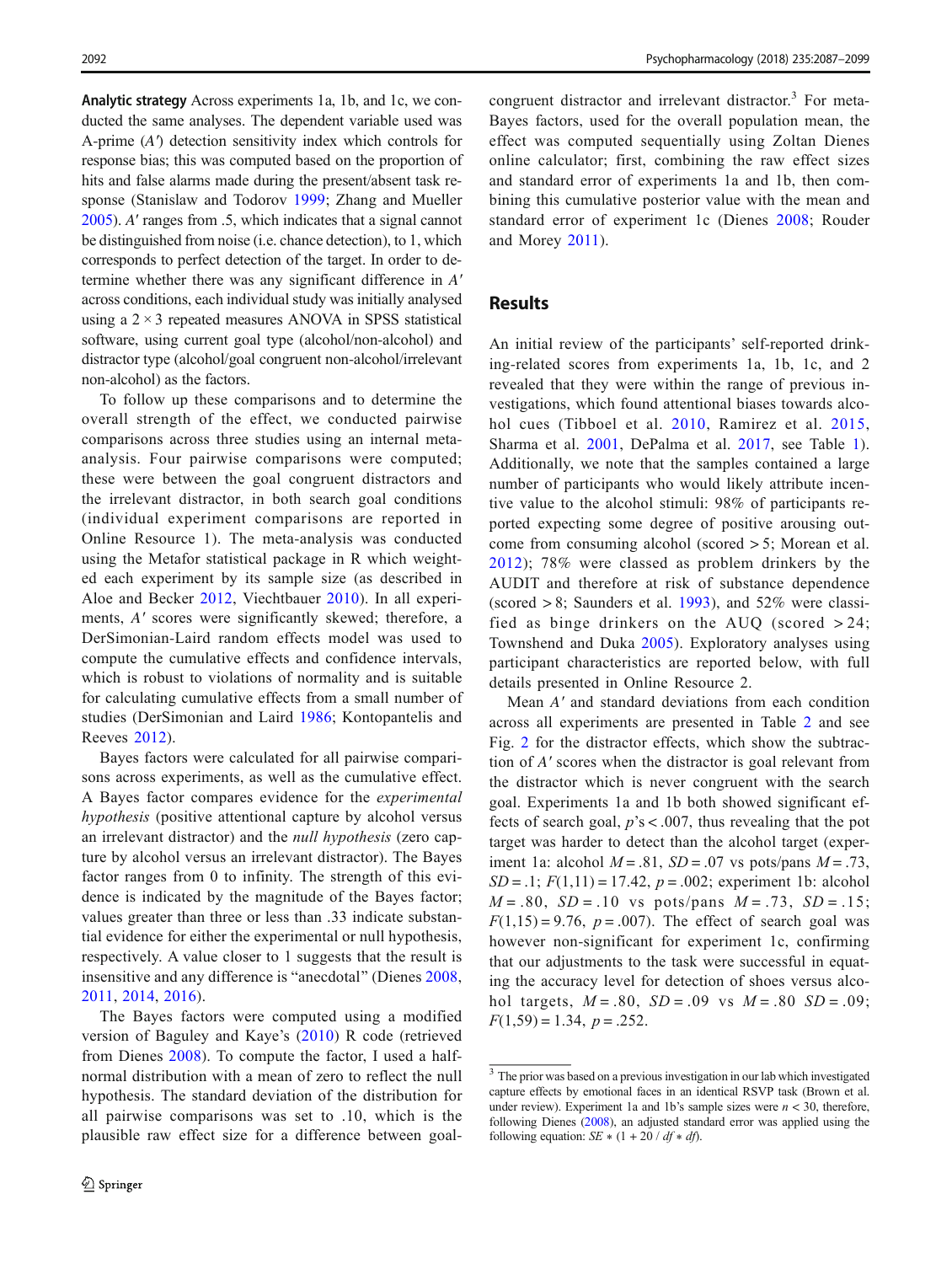<span id="page-6-0"></span>Table 2 The mean A' scores and standard deviations from across all conditions in the four experiments

|                          | Search goal  | Distractor type |           |              |
|--------------------------|--------------|-----------------|-----------|--------------|
|                          |              | Alcohol         | Pots      | <b>Shoes</b> |
| Experiment 1a $(n = 12)$ | Alcohol      | .76(.10)        | .83(0.04) | .84(0.05)    |
|                          | Pots/pans    | .74(.10)        | .71(.11)  | .73(.10)     |
| Experiment 1b $(n = 16)$ | Alcohol      | .73(.14)        | .83(.05)  | .84(0.03)    |
|                          | Pots/pans    | .74(.16)        | .68(.16)  | .75(0.11)    |
| Experiment 1c $(n = 60)$ | Alcohol      | .74(.14)        | .83(.04)  | .83(.04)     |
|                          | <b>Shoes</b> | .82(.06)        | .82(.05)  | .76(0.13)    |
| Experiment 2 $(n = 43)$  | Alcohol      | .82(.07)        | .82(.07)  | .82(.08)     |
|                          | Pots/pans    | .83(.06)        | 81 (.08)  | .83(.07)     |

A′ was computed from the frequency of hits and false alarms made during the present/absent judgement. A′ is a detection sensitivity index which ranges from .50 to 1, with .50 reflecting chance detection and 1 reflecting perfect detection of the target

Regardless of any main effect of search goal, the pattern of results concerning the distractors was identical across all three experiments. In each, the distractor effect was significant, showing that some distractors had reduced detection sensitivity of the targets (experiment 1a:  $F(2,22) = 5.22$ ,  $p = .014$ ; experiment 1b:,  $F(2,30) = 11.09$ ,  $p = .001$  (Huynh-Feldt corrected); experiment 1c:  $F(1,118) = 26.59$ ,  $p < .001$ ). Critically, all three experiments revealed the main effect of distractor to be qualified by a significant interaction between search goal and distractor type, thus suggesting that some distractors interfered more with the task when participants were searching for a congruent target (experiment 1a:  $F(2,22) = 5.79$ ,  $p = .019$ ; experiment 1b:  $F(2,30) = 12.47$ ,  $p = .001$  (Huynh-Feldt corrected); experiment 1c:  $F(1,118) =$ 25.12,  $p < .001$ ). Specifically, as can be seen in Fig. 2 and as predicted by a goal-driven account of alcohol-related attentional biases, distractor interference was observed only during search conditions that involved a goal for that distractor type.

To further delineate these distractor effects and their interactions with search goal, we computed pairwise comparisons between distractors when they were both goal congruent and goal incongruent, meta-analytically (see Fig. 2; see Online Resources 1 for individual experiment analyses).

Internal meta-analysis See Fig. [3](#page-7-0) for the meta-analytically computed effect sizes and confidence intervals, as well as Bayes factors. As hypothesised, when comparing the alcohol distractor effect versus the completely task-irrelevant distractor, there was a consistent and large effect size (Hedges'  $g = .95$ ) across all three experiments, with Bayes factors also showing very strong evidence in favour of the experimental hypothesis. We note that the large alcohol goal-driven effect was similar across experiments, regardless of sample size, suggesting that the goal-driven effect was consistent and replicable (cf. Button et al. 2013).

Similarly, when the non-alcohol distractor was congruent with the contents of the current non-alcohol search goal, there was a medium sized decrement (Hedges'  $g = .56$ ) in detection sensitivity versus the completely task-irrelevant non-alcohol distractor. The Bayes factors revealed that overall, there was strong evidence favouring the experimental hypothesis, although this was not true across all experiments, with evidence favouring the null in experiment 1a.

Interestingly, the goal-driven alcohol distraction was larger than the non-alcoholic goal congruent distraction: experiment 1a:  $t(11) = 2.44$ ,  $p = .031$ ; experiment 1b:  $t(15) = 1.96$ ,  $p = .068$ ; experiment 1c:  $t(59) = 2.97$ ,  $p = 0.004$ . There are multiple potential causes for this difference, though it could hint at an interaction between the qualities of stimulus features and participants' current goals (see "[General discussion](#page-9-0)").

In contrast to the large and consistent goal-driven distractor effect when the alcohol distractor was incongruent with the current search goal, there was a non-significant and negligible effect size, when comparing it to the goal-incongruent non-

Fig. 2 Graph depicting the mean distractor effects across experiments 1a, 1b, and 1c. The distractor effect reflects the subtraction of the A′ detection sensitivity score when the distractor was of the same category as one of the search goals, from the distractor which is never searched for. This distractor effect was calculated for both search goal conditions. Error bars reflect within-participants' standard error

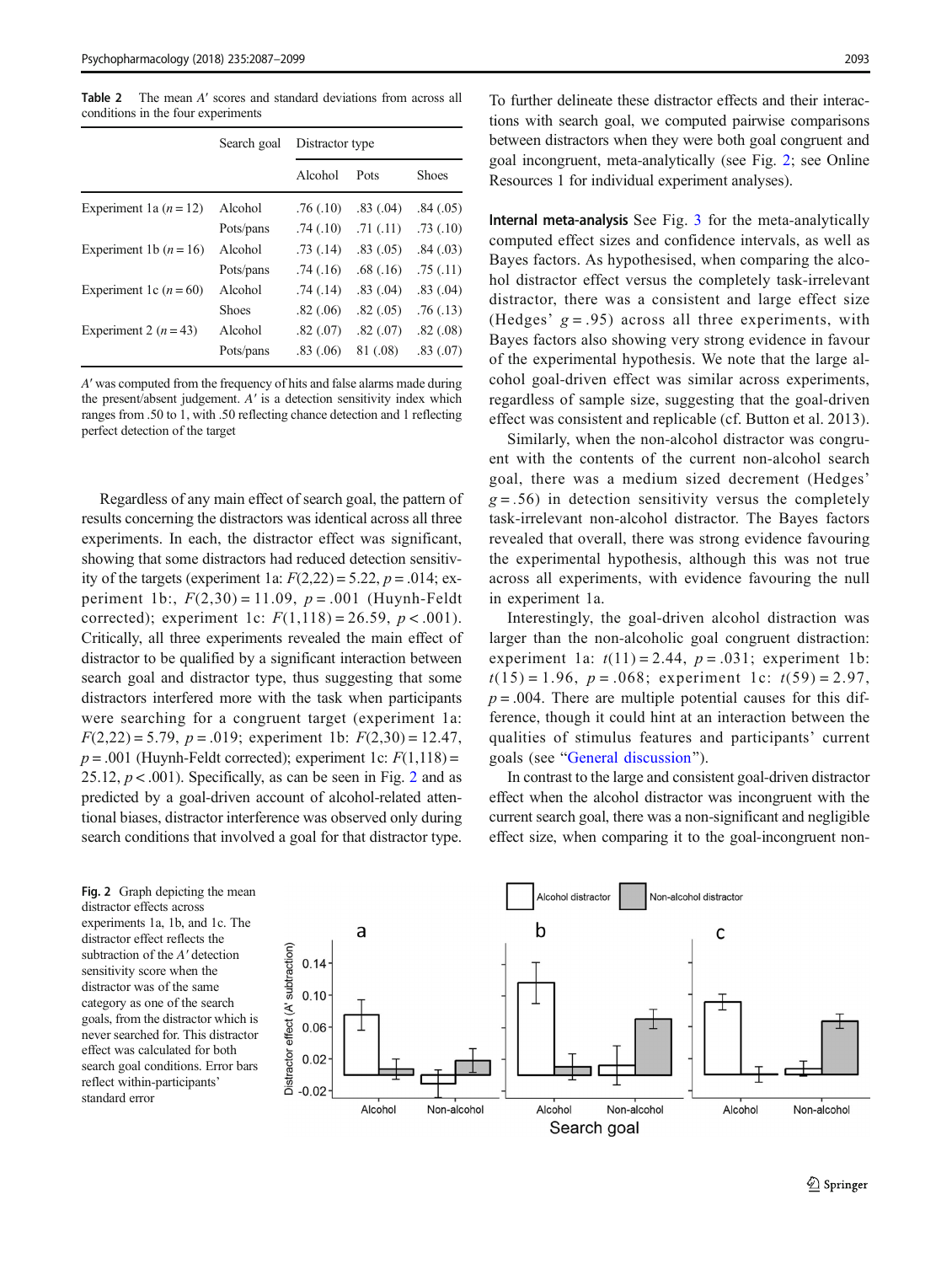<span id="page-7-0"></span>



Fig. 3 Forest plots presenting the random effect model of the cumulative Hedges' g effect sizes, confidence intervals, and Bayes factors. Values for each individual study are also presented. a Reflects the distractor effect for the goal congruent alcohol distractor versus a completely irrelevant non-alcoholic distractor, when searching for alcohol (top; goal-driven

effect) and when searching for a non-alcoholic object category (bottom; stimulus-driven effect). b Reflects the distractor effect for a goal congruent non-alcohol distractor versus a completely irrelevant nonalcohol distractor, whilst searching for alcohol (top; stimulus-driven effect) a non-alcoholic object category (bottom; goal-driven effect)

alcohol distractor (Hedges'  $g = .09$ ). Overall, the Bayes factors showed evidence for the null hypothesis (Bayes factor < .33). When the non-alcohol distractor was incongruent with the current search goal, there was also a negligible and non-significant effect size, when compared to the completely task-irrelevant distractor (Hedges'  $g = .07$ ). The Bayes factor also showed evidence favouring the null hypothesis (Bayes factor < .33). The evidence, therefore, suggests that a distractor only resulted in interference when it was congruent with the current search goal, regardless of whether it was alcohol or a neutral category. The same distractors which capture attention under these conditions had no effect upon performance when they were incongruent with the current search goal. This was true for both non-alcohol stimuli and alcohol stimuli.

Effects of degree of alcohol dependence To explore whether the current alcohol dependence may have influenced the current findings, we divided participants from experiment 1c into low and high alcohol dependence risk groups (both  $n = 14$ ) based on their AUDIT score (low < 8; high > 15; Babor et al. [2001\)](#page-11-0). Including this two-level factor in the original  $2 \times 3$  ANOVA revealed no significant interactions with task performance, all  $p's > .743$ ,  $\eta_p^2 < .01$ . On the other hand, Bayesian pairwise comparisons between alcohol and task-irrelevant distractors for each group revealed that high-risk drinkers showed some evidence favouring a stimulus-driven effect,  $p = .033$ ,  $B_{\text{H10}}$ ,  $_{.101} =$ 2.39, whilst the low-risk drinkers showed evidence favouring the null hypothesis of no stimulus-driven effect,  $p = .750$ ,  $B_{\text{H[0, .10]}} = .17$ . Thus, it provides some support for IST's proposal of a goal-independent attentional bias, though we note that the significant effect would not have survived Bonferroni corrections for multiple comparisons  $(\alpha = .013)$ , and the Bayes factor showed only weak evidence (Bayes factor < 3). Both groups showed evidence of goal-driven bias to alcohol,  $p's < .009$ ,  $B_{\text{H[0, .10]}} > 18.52$ .

Further exploratory correlation analyses using goaldriven and stimulus-driven alcohol distractor effects in experiment 1c and all alcohol relevant measures (AUDIT, AEAS positive arousal, units drank per week, AUQ binge score) revealed no significant correlations,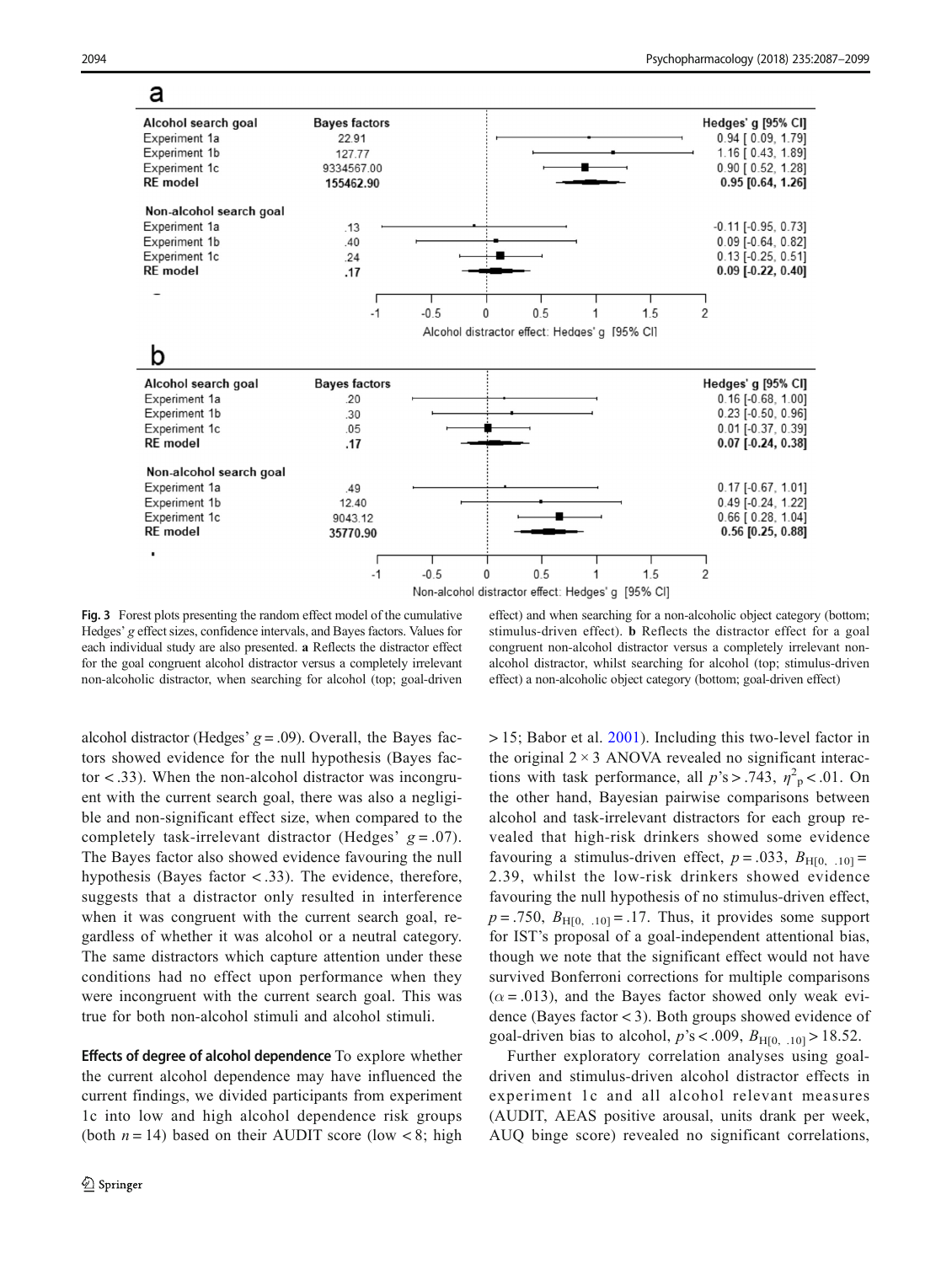all  $r < 0.16$ ,  $p > 0.213$ . See Online Resource 2 for further details of these analyses.

### Experiment 2

The internal meta-analysis across our first experiment suggests that attentional capture by alcohol stimuli in the current task can be accounted for by a goal-driven mechanism. Experiment 2 sought to further clarify the precise mechanism underlying these effects. Note that our manipulation of goal-driven attention in experiment 1 is also likely to have manipulated the contents of visual working memory (VWM), in that participants may have maintained a representation of their search target throughout the search. Previous research suggests that merely holding information in VWM can bias attention (for review see Soto et al. [2008](#page-12-0)). For example, when participants were instructed to hold an image of palatable food active in VWM, task-irrelevant food images which matched this representation captured attention during a concurrent visual task (Higgs et al. [2012;](#page-12-0) Kumar et al. [2016](#page-12-0)). As such, it was important to consider whether the results of experiment 1 might reflect the role of more passive top-down VWM maintenance rather than resulting from a deliberate top-down attentional goal. To address this, experiment 2 modified our original paradigm, so that the contents of VWM were manipulated, whilst the primary search goal remained constant. Participants performed the RSVP task searching for an alcohol irrelevant category (cars), whilst also maintaining either alcohol-related or alcohol-unrelated (pots/pans) stimuli in VWM as part of a separate memory task. If VWM maintenance alone can explain the findings of experiment 1, similar results would be expected in this new experiment.

# Methods

Participants Forty-eight participants were initially recruited, though five were excluded from the analysis due to performing at chance on either the pots/pans or alcohol condition of the memory task. Sample size was based on the maximum number of participants that could be recruited over a 2-month period (see participant details in Table [1](#page-3-0)). This maximum time period stopping rule was chosen to collect the largest possible sample because we had no knowledge of what effect to expect, a priori. To confirm that the sample collected was adequately powered, we conducted a post hoc power analysis using the effect size from the interaction term of the repeated measures ANOVA ( $\eta^2$ <sub>p</sub> = .015; see below). This revealed that there

was adequate power to detect this effect within experiment 2,  $(1 - \beta = .80;$  Faul et al. [2009](#page-11-0), Cohen [1988\)](#page-11-0).

Stimuli and procedure The task and stimuli were identical to experiment 1b, with the following exceptions. At the start of each trial, a 1000-ms fixation cross was presented, which was followed by a 500-ms memory cue, measuring  $5.14^{\circ} \times 3.35^{\circ}$ , which participants were instructed to hold in memory throughout the RSVP search task. This was followed by a 400-ms ISI that preceded the RSVP stream. The RSVP task was similar to previous studies, except that the search target was a car (selected from one of 24 different car images). After the participant had responded to the present/absent judgement, a memory probe was presented from the same category as the memory cue. Participants had to judge whether the memory probe was the same or different from the memory cue they held in memory, they responded with "s" for same and "d" for different. On half the trials, the cue and probe matched. After this second response, participants were presented with feedback for the memory task, which appeared for 600 ms. Trials were separated with 100 ms of a white noise image filling the screen. All within participants' variables were counterbalanced within each block; there were two blocks which were made up of 96 trials.

In one block, the memory cue was one of 24 alcohol images; on the other block, the memory cue was one of 24 pots/pans images. Each image consisted of different alcohol types or different pots/pans in a single scene.<sup>4</sup> All additional images in this task were sourced from Google images. The order of these blocks was counterbalanced between participants. At the beginning of the task, participants were given a 16-trial practice block without any distractors. Half the participants completed the questionnaires prior to the task, half after.

## Results

In order to ensure that a VWM representation was active in the trials analysed, we removed all trials (10%) where participants incorrectly reported whether the probe was same/different from the cue. Rerunning the analyses with all trials included did not change the pattern or significance of the results. The RSVP target detection sensitivity (A') was entered as the dependent variable in a  $2 \times 3$ 

<sup>4</sup> In order to match the pots/pans to the alcohol memory images, which had a greater variety of colours within each image, the selected exemplar within each image was colourised to another colour that was suitable for a pot or pan (e.g. switching stainless steel to a copper colour). Nine images were changed in this way.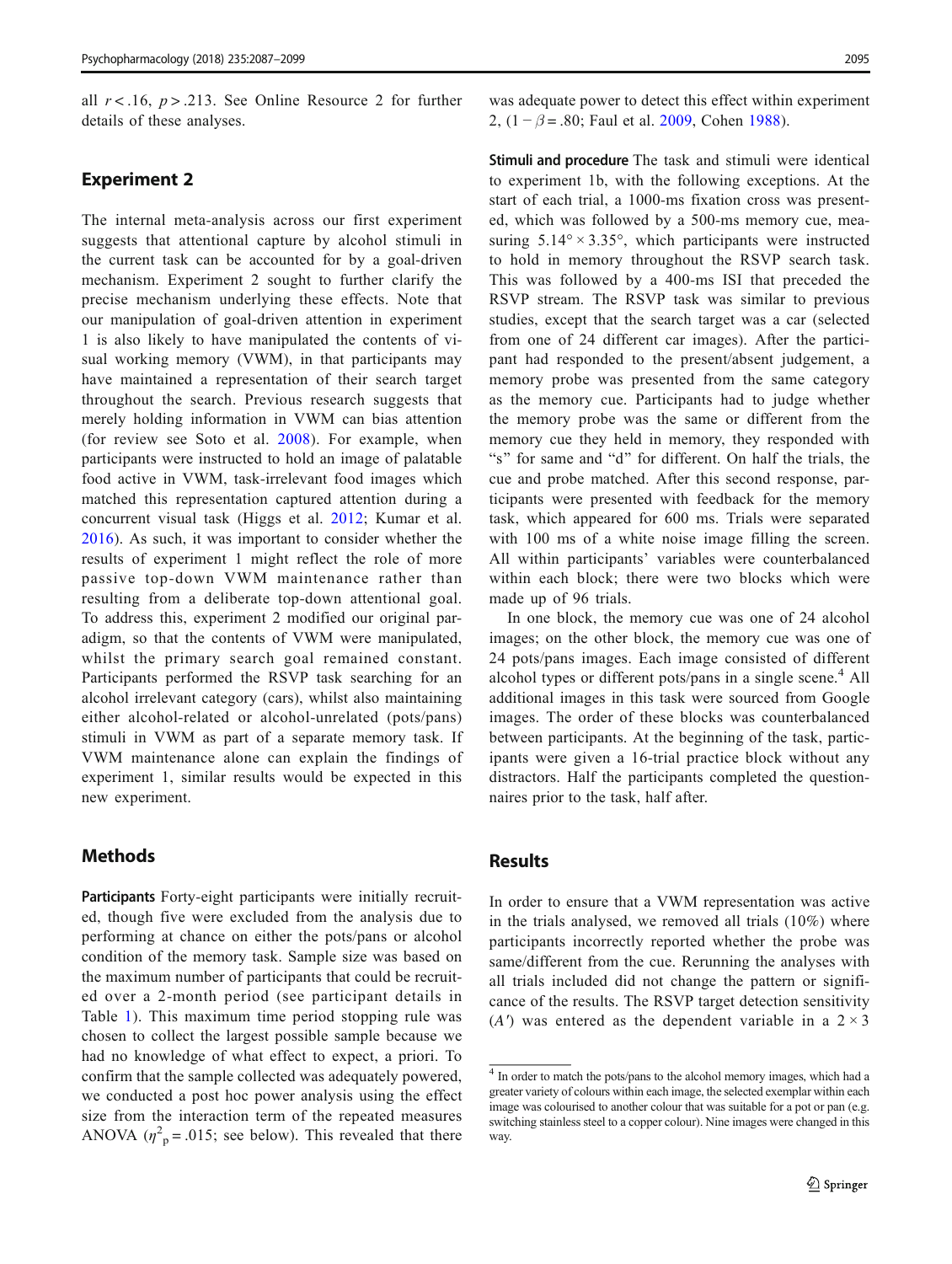<span id="page-9-0"></span>ANOVA, with active memory type (pots/pans, alcohol) and distractor (pots/pans, alcohol, shoes) as factors. For means and standard deviations see Table [2](#page-6-0). The main effect of memory contents was non-significant,  $F(1,42) = .36$ ,  $p = .550$ ,  $\eta^2$ <sub>p</sub> = .01, as was the main effect of distractor type,  $F(1,84) = 1.17$ ,  $p = .316$ ,  $\eta^2$ <sub>p</sub> = .03. Importantly for our hypothesis, the interaction between memory contents and distractor type was non-significant,  $F(2,84) = .64$ ,  $p = .529$ ,  $\eta^2$ <sub>p</sub> = .02, thus suggesting that there was no difference between the distractor type when it was congruent with the contents of VWM compared to when it was incongruent. To further test the sensitivity of this analysis, we conducted Bayesian pairwise comparisons. The data were significantly skewed meaning that follow-up analyses were supplemented with bootstrapped confidence intervals which are robust to violations of normality (Field [2013](#page-11-0)).

Follow-up Bayesian comparisons revealed no evidence of interference from alcohol (vs shoe) distractors, regardless of whether VWM contained alcohol images,  $t(42) = .21, p = .838, 95\% \text{ CI} [-.02, .2], B_{\text{H10}, .101} = .1, \text{ or }$ pots and pans,  $t(42) = .04$ ,  $p = 859$ , 95% CI [-.02, .02],  $B_{\text{HIO}, 101} = .11$ . Note that this result meets the < .33 criteria for a sensitive null result (Dienes [2008](#page-11-0)). It therefore appears that despite the alcohol imagery being active in working memory, there was no biasing effect towards visually similar alcohol distractors. There was also no evidence of interference from pot (versus shoe) distractors either during the alcohol VWM condition,  $t(42) = .18$ ,  $p = .859, 95\% \text{ CI} [-.01, .01], B_{\text{H[0, .10]}} = .09, \text{ or the pot}$ VWM condition,  $t(42) = 1.71$ ,  $p = .094$ , 95% CI [> - .01, .03],  $B_{\text{H[0, .10]}} = .62$ .

## General discussion

Across three experiments, the findings demonstrated that when participants held a search goal for alcohol-related targets, there was a consistent attentional bias to alcohol distractors. This occurred at presentations as brief as 83 ms and when the distractors were completely task-irrelevant, thus suggesting that an early and involuntary bias was induced by the search goal. Furthermore, Bayesian analyses revealed that this bias was absent when participants were searching for a non-alcoholic category of objects. Additionally, a null effect was found when participants held the alcohol features in VWM, but did not prioritise them as a search goal. Taken together, these results provide a clear demonstration that an involuntary attentional bias towards alcohol stimuli can be induced by the deliberate prioritisation of alcohol as a top-down search goal.

Our results are inconsistent with a stimulus-driven effect independent of the current search goal, as predicted by IST (Berridge and Robinson [2016](#page-11-0)). Although the present series of experiments cannot rule out the possibility that purely stimulus-driven effects might be observed in certain contexts, the present data suggest that a seemingly stimulus-driven effect may in fact be dependent on search goals driven by the individual's desire to consume alcohol. We note that alcohol biases have exclusively been found among a group of individuals (i.e. drinkers) known to find alcohol imagery to be pleasant and personally relevant, who might hence reasonably choose to attend to these images (Field et al. [2004,](#page-11-0) Lindgren et al. [2013](#page-12-0)). Furthermore, previous evidence for the alcohol bias is derived from tasks such as the dot-probe, in which not only is there little motivation to follow the instruction to ignore the alcohol (in that there is no performance cost to doing so) but also in which the task instructions necessitate the allocation of attention to the location of the images, effectively making them impossible to completely ignore. Taken together with our demonstration that the bias can be induced by manipulating goal-driven mechanisms, it appears that the stimulus-driven account should be questioned.

A goal-driven account of attentional bias to alcohol stimuli could also explain some previous inconsistencies in the literature. Although overall attentional biases are found towards alcohol (Field and Cox [2008\)](#page-11-0), more recently the attentional bias towards alcohol has been found to fluctuate over the duration of a dot-probe task (Gladwin [2017\)](#page-12-0). Such a fluctuation effect could potentially be explained by the ebb and flow of goal priority, as individuals may switch between searching for alcohol cues and following the instruction to detect the dotprobe, which does not require much attentional engagement.

Integrating the current results into IST, it appears that the incentive value may not directly guide involuntary attention to reward-associated features. Rather, it may be that the incentive associations of a stimulus increase the likelihood that that object will be voluntarily searched for. This search goal could then induce an involuntary bias to the reward-associated features across the visual field. Indeed, it would make sense that a person who values alcohol would be likely to intentionally search for alcohol in their environment more than a less valued stimulus. An interesting feature of our results is that whilst our manipulation of search goal induced capture by alcohol and non-alcohol stimuli alike, the alcohol attentional bias was consistently stronger than the nonalcoholic goal-driven effect. This finding cannot reflect a purely stimulus-driven effect, because there was no evidence of distraction by the same stimuli when they were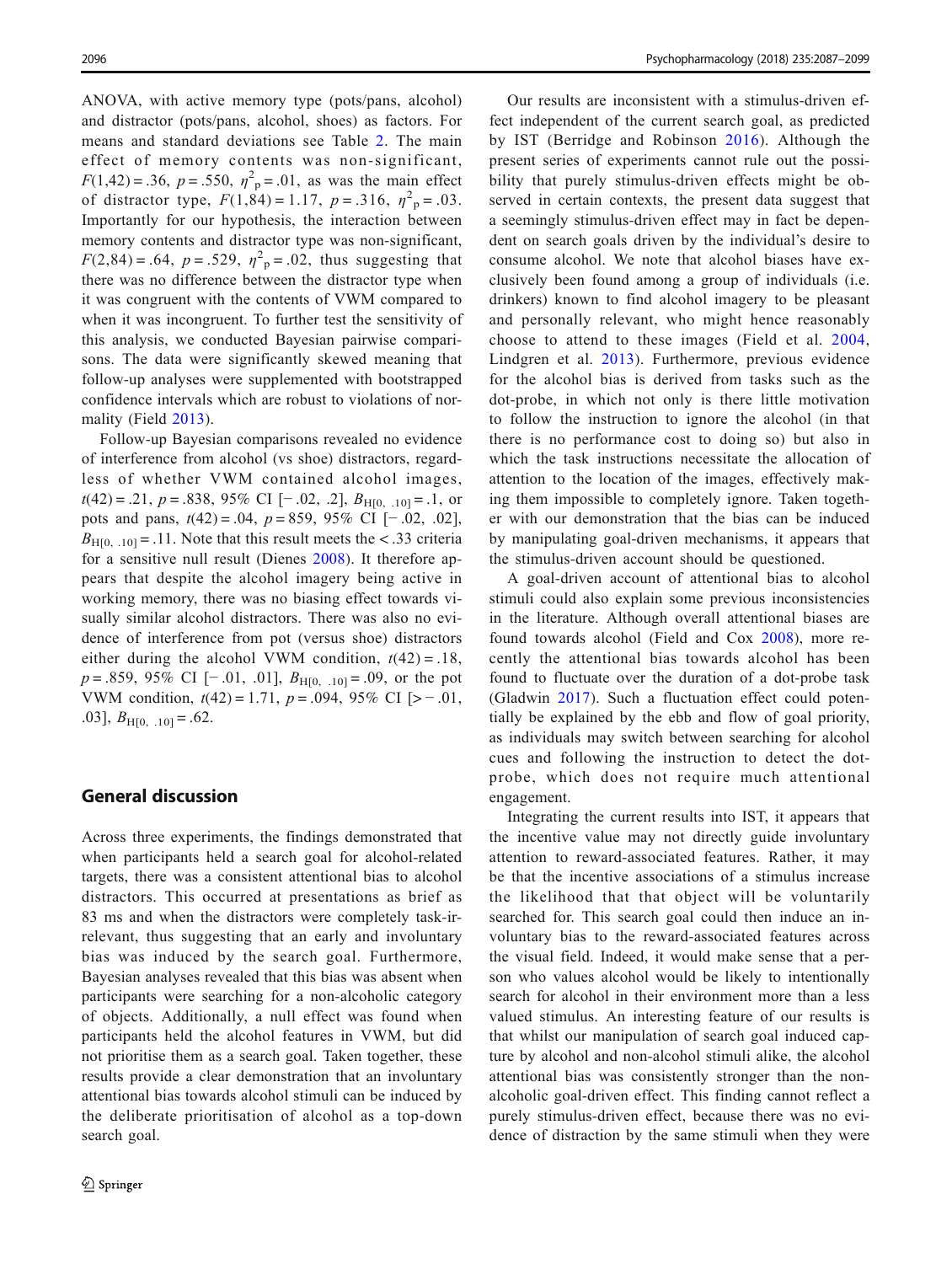incongruent with the search goal. It may still indicate that high incentive salience of the stimuli interacts with the search goal, amplifying the goal-driven effect. Alternatively, perhaps the attentional capture was goaldriven, but the level of disruption was magnified due to craving induced by the alcohol stimuli.

One limitation of the current investigation is that our sample (by design) did not include sufficient variation in alcohol dependence to fully explore the relationship between levels of dependence and attentional capture. For now, we note that our follow-up analyses (outlined in Online Resource 2) found evidence favouring a very small alcohol distraction effect in the stimulus-driven condition of experiment 1c in high alcohol-dependent individuals, as measured by the AUDIT (Babor et al. [2001](#page-11-0)). We do not, therefore, discount the possibility that a stimulus-driven capture may occur for some individuals, as predicted by IST, though we note that any goaldriven effect is measurably greater than the stimulusdriven effect for these same individuals. We also note that there was only weak evidence favouring this stimulus-driven effect, which would not have survived Bonferroni correction. Future work should, therefore, aim to replicate the same findings in a larger sample of individuals who are currently categorised as alcoholdependent or who currently crave alcohol. Furthermore, it remains possible that stimulus-driven capture could be observed more strongly in individuals with more severe alcohol addiction, such as those receiving in-patient treatment.

The term "goal-driven attention" is often discussed primarily in terms of the voluntary direction of attention in line with the task instructions (e.g. Theeuwes [2010](#page-12-0)). Our results, however, highlight that goal-driven attention is more complex and should not be conflated with voluntary attention. As we have demonstrated, a voluntary attentional goal can have involuntary attentional consequences, when participants searched for alcohol in one location they could not ignore alcohol in an irrelevant location, despite clear instructions to do so and despite an obvious performance cost to attending to the irrelevant alcohol. It therefore appears that there is a distinction between declarative task rules and goal-driven attention, which is often ignored in models of attention and addiction. In relation to alcohol, a heavy drinker may declare that they want to reduce their intake of alcohol when visiting the doctors, but they would likely exhibit different behaviour when in a bar where alcohol is present and the incentive value more apparent, leading them to prioritise the goal to search for alcohol in their environment.

In the current investigation, we found attentional capture only when the alcohol image was the primary search goal, but not when it was held in VWM. This finding appears to somewhat conflict with previous evidence that holding imagery in VWM can involuntarily bias external attention (e.g. Kumar et al. [2016](#page-12-0)). One reason for this could be that the current task required participants to search for a complex category of images in a perceptually demanding RSVP task (cf. Lavie [2005](#page-12-0)). It has recently been found that a secondary stimulus active in VWM only biases attention when the primary task is simple, such as when the target is a simple shape repeated across trials (Gunseli et al. [2016\)](#page-12-0). What this does reveal is that alcohol cues are not automatically prioritised in attention and if an individual's attention is sufficiently engaged with a competing goal this individual would not orient attention to congruent alcohol cues, despite those being active in memory.

In terms of applications, our results suggest that the attentional bias to alcohol was eliminated for many individuals when they were searching for non-alcoholic objects, even when they held an alcohol image in memory. This therefore suggests that interventions which encourage problem drinkers to pursue a competing attentional goal could be effective in disrupting attentional bias to alcohol and hence preventing this bias from leading to the escalation of craving (Field [2005,](#page-11-0) Franken [2003](#page-12-0)). This idea is consistent with evidence that individuals who were more satisfied with their non-alcohol related life goals were less prone to hazardous drinking, when compared to those who found their non-alcohol related goals unsatisfying (Cox et al. [2002](#page-11-0)). Further, the absence of a stimulus-driven distraction by alcohol in many participants suggests that attentional bias retraining might be improved by training participants to search for a single competing pleasant category (i.e. training participants to search for smiling faces in the presence of alcohol cues), rather than attempting to train avoidance of alcohol (i.e. training participants to search for a target away from an alcohol image and towards random non-alcoholic objects; Schoenmakers et al. [2007\)](#page-12-0).

In summary, we have demonstrated that a consistent involuntary attentional bias to alcohol in social drinkers can be induced or blocked through a goal-driven mechanism. The present study is not definitive evidence of a goal-driven mechanism as the only driver of involuntary attention to alcohol cues; however, our clear demonstration of goal-driven alcohol attentional bias raises the possibility that effects previously assumed to be stimulus-driven could, actually, occur as an unintended outcome of voluntary top-down processes.

Acknowledgements We would like to thank Kasheena Paryag for assisting with data collection on one of the experiments.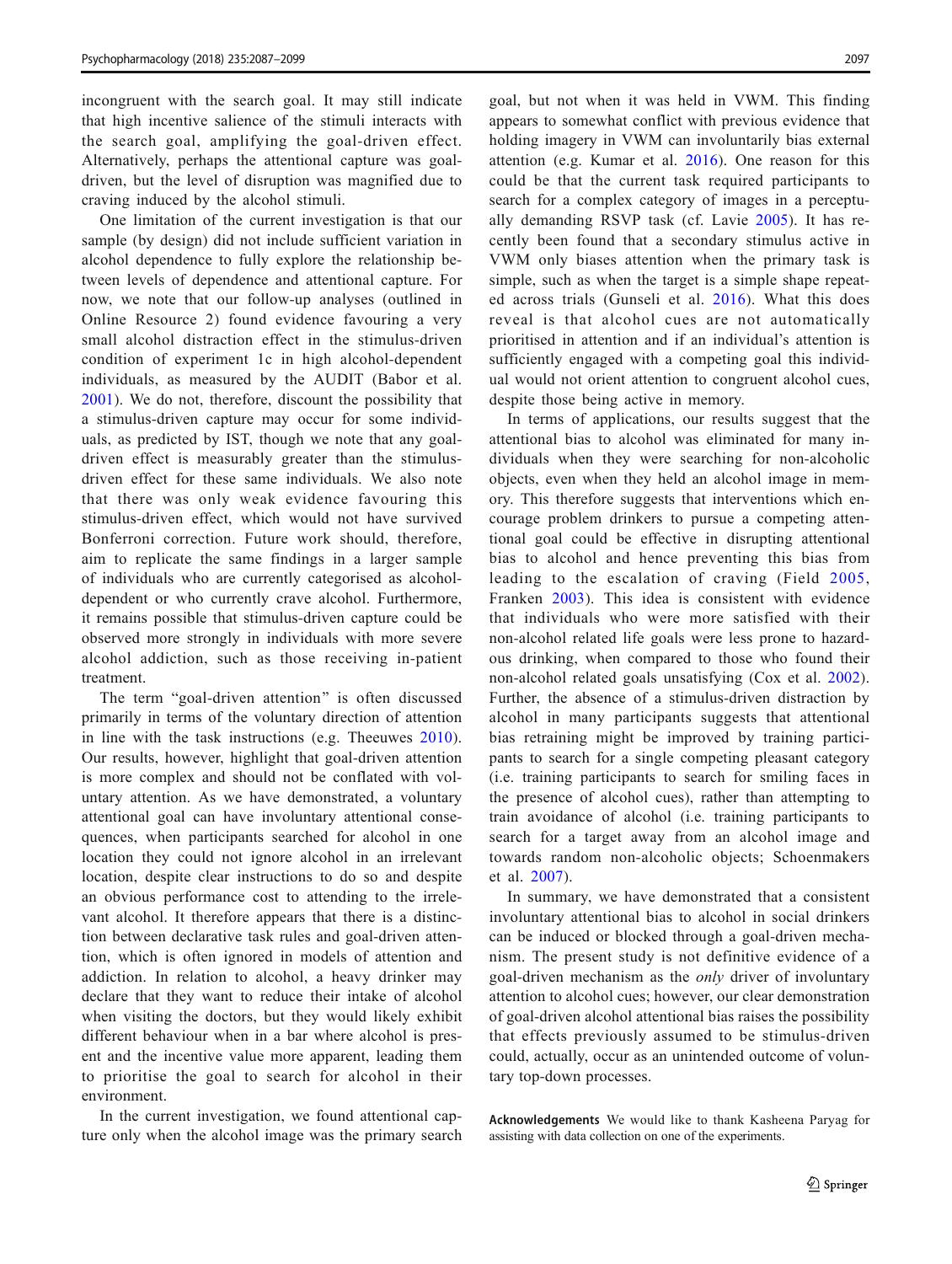## <span id="page-11-0"></span>Appendix

Table 3 A list of all the categories of non-alcoholic filler stimuli across the four experiments. Twenty-four different categories were presented in each experiment; each category consisted of 19 exemplars, with two presented in parafoveal positions and 17 presented in the central RSVP stream. The 19 sock stimuli presented in experiments 1a, 1b, and 2 were replaced by 19 lamp stimuli in experiment 1c due to the sock stimuli's relation to the shoe targets. All images can be found on the Open Science Framework (osf.io/9n8yq)

| Non-alcohol filler categories in experiments 1a, 1b, 1c, and 2 |
|----------------------------------------------------------------|
| <b>Bags</b>                                                    |
| Bed                                                            |
| <b>Belts</b>                                                   |
| <b>Books</b>                                                   |
| <b>Boxes</b>                                                   |
| <b>Brushes</b>                                                 |
| Cleaning brushes                                               |
| Computer accessories                                           |
| Cupboards                                                      |
| Cushions                                                       |
| Cutlery                                                        |
| <b>Desks</b>                                                   |
| <b>Electrical</b> fans                                         |
| Gloves                                                         |
| Pens                                                           |
| Printers                                                       |
| Rocks and bricks                                               |
| <b>Sheds</b>                                                   |
| Socks                                                          |
| Sofas                                                          |
| <b>Suitcases</b>                                               |
| Towels                                                         |
| Washing machines and dishwashers                               |
| Wood                                                           |
| "Lamps" replaced "socks" in experiment 1c                      |

Open Access This article is distributed under the terms of the Creative Commons Attribution 4.0 International License (http:// creativecommons.org/licenses/by/4.0/), which permits unrestricted use, distribution, and reproduction in any medium, provided you give appropriate credit to the original author(s) and the source, provide a link to the Creative Commons license, and indicate if changes were made.

## References

- Aloe AM, Becker BJ (2012) An effect size for regression predictors in meta-analysis. J Educ Behav Stat 37:278–297
- Babor TF, Higgins-Biddle JC, Saunders JB, Monteiro MG (2001) The alcohol use disorders identification test: guidelines for use in primary care, 2nd edn. World Health Organization, Geneva
- Baguley T, Kaye WS (2010) Review of Understanding Psychology as a Science: an Introduction to Scientific and Statistical Inference. Br J Math Stat Psychol, 63, 695–698
- Berridge KC, Robinson TE (2016) Liking wanting, and the incentivesensitization theory of addiction. Am Psychol 71:670–679
- Bradley MM, Codispoti M, Cuthbert BN, Lang PJ (2001) Emotion and motivation I: defensive and appetitive reactions in picture processing. Emotion 1:276–298
- Christiansen P, Schoenmakers TM, Field M (2015) Less than meets the eye: reappraising the clinical relevance of attentional bias in addiction. Addict Behav 44:43–50
- Cohen J (1988) Statistical power analysis for the behavioral sciences, 2nd edn. Lawrence Earlbaum Associates, Hillsdale
- Corbetta M, Shulman GL (2002) Control of goal-directed and stimulusdriven attention in the brain. Nat Rev Neurosci 3:201–215
- Cox WM, Schippers GM, Klinger E, Skutle A, Stuchlíková I, Man F, King AL, Inderhaug R (2002) Motivational structure and alcohol use of university students across four nations. J Stud Alcohol 63: 280–285
- DePalma FM, Ceballos N, Graham R (2017) Attentional blink to alcohol cues in binge drinkers versus non-binge drinkers. Addict Behav 73: 67–73
- DerSimonian R, Laird N (1986) Meta-analysis in clinical trials. Control Clin Trials 7:177–188
- Dienes Z (2008) Understanding psychology as a science: an introduction to scientific and statistical inference. Palgrave Macmillan, Hampshire Retrieved from [http://www.lifesci.sussex.ac.uk/home/](http://www.lifesci.sussex.ac.uk/home/Zoltan_Dienes/inference/) [Zoltan\\_Dienes/inference/](http://www.lifesci.sussex.ac.uk/home/Zoltan_Dienes/inference/)
- Dienes Z (2011) Bayesian versus orthodox statistics: which side are you on? Perspect Psychol Sci 6:274–290
- Dienes Z (2014) Using Bayes to get the most out of non-significant results. Front Psychol 781:1–17
- Dienes Z (2016) How Bayes factors change scientific practice. J Math Psychol 72:78–89
- Faul F, Erdfelder E, Buchner A, Lang AG (2009) Statistical power analyses using G\* Power 31: tests for correlation and regression analyses. Behav Res Methods 41:1149–1160
- Field A (2013) Discovering statistics using IBM SPSS statistics. London: Sage
- Field AP (2005) Is the meta-analysis of correlation coefficients accurate when population correlations vary? Psychol Methods 10:444–467
- Field M, Cox WM (2008) Attentional bias in addictive behaviors: a review of its development, causes, and consequences. Drug Alcohol Depend 97:1–20
- Field M, Eastwood B (2005) Experimental manipulation of attentional bias increases the motivation to drink alcohol. Psychopharmacology 183:350–357
- Field M, Mogg K, Zetteler J, Bradley BP (2004) Attentional biases for alcohol cues in heavy and light social drinkers: the roles of initial orienting and maintained attention. Psychopharmacology 176:88– 96
- Field M, Munafò MR, Franken IH (2009) A meta-analytic investigation of the relationship between attentional bias and subjective craving in substance abuse. Psychol Bull 135:589–607
- Field M, Werthmann J, Franken I, Hofmann W, Hogarth L, Roefs A (2016) The role of attentional bias in obesity and addiction. Health Psychol 35:767–780
- Folk CL, Remington R (2006) Top-down modulation of preattentive processing: testing the recovery account of contingent capture. Vis Cogn 14:445–465
- Folk CL, Remington RW, Johnston JC (1992) Involuntary covert orienting is contingent on attentional control settings. J Exp Psychol Hum Percept Perform 18:1030–1044
- Folk CL, Leber AB, Egeth HE (2002) Made you blink! Contingent attentional capture produces a spatial blink. Atten Percept Psychophys 64:741–753